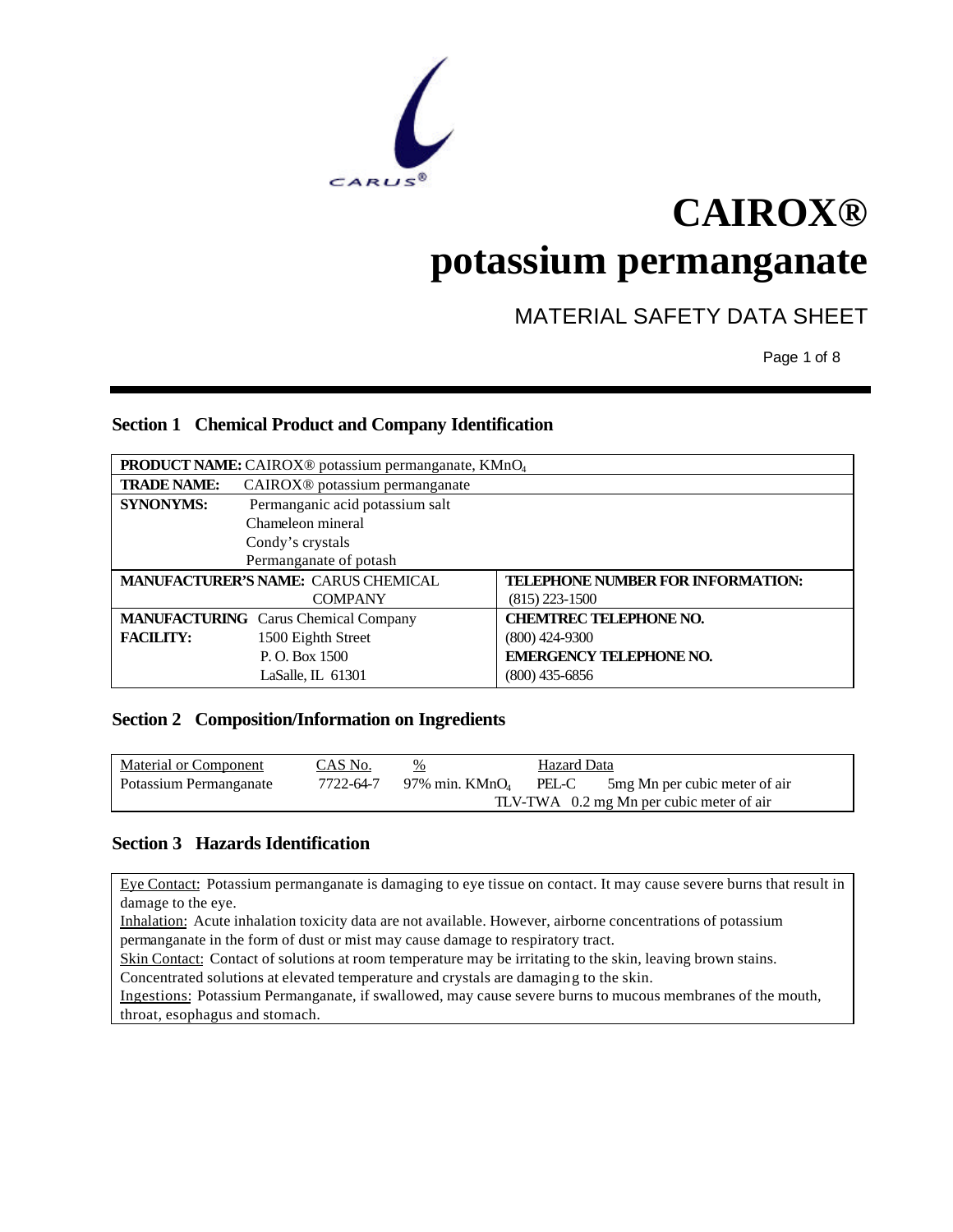

### MATERIAL SAFETY DATA SHEET

Page 2 of 8

### **Section 4 First Aid Measures**

Eyes: Immediately flush eyes with large amounts of water for at least 15 minutes holding lids apart to ensure flushing the entire surface. Do not attempt to neutralize chemically. Seek medical attention immediately. Note to physician: Soluble decomposition products are alkaline. Insoluble decomposition product is brown manganese dioxide.

Skin: Immediately wash contaminated areas with large amounts of water. Remove contaminated clothing and footwear. Wash clothing and decontaminate footwear before reuse. Seek medical attention immediately if irritation is severe or persistent.

Inhalation: Remove person from contaminated area to fresh air. If breathing has stopped, resuscitate and administer oxygen if readily available. Seek medical attention immediately.

Ingestion: Never give anything by mouth to an unconscious or convulsing person. If person is conscious, give large quantities of water. Seek medical attention immediately.

### **Section 5 Fire Fighting Measures**

### **NFPA\*HAZARD SIGNAL**

| Health Hazard                                                                                                                                                                                                                           | products.                                                                                                                               | $1 =$ Materials which under fire conditions would give off irritating combustion |  |
|-----------------------------------------------------------------------------------------------------------------------------------------------------------------------------------------------------------------------------------------|-----------------------------------------------------------------------------------------------------------------------------------------|----------------------------------------------------------------------------------|--|
|                                                                                                                                                                                                                                         | (less than 1 hour exposure)<br>Materials, which on the skin could cause irritation.                                                     |                                                                                  |  |
| Flammability Hazard                                                                                                                                                                                                                     | $0 =$ Materials that will not burn.                                                                                                     |                                                                                  |  |
| Reactivity Hazard                                                                                                                                                                                                                       | $0 =$ Materials which in themselves are normally stable, even under fire exposure<br>conditions, and which are not reactive with water. |                                                                                  |  |
| Special Hazard                                                                                                                                                                                                                          | $OX = Oxidizer$                                                                                                                         |                                                                                  |  |
| <i>*National Fire Protection Association 704</i><br><b>FIRST RESPONDERS:</b>                                                                                                                                                            |                                                                                                                                         |                                                                                  |  |
| Wear protective gloves, boots, goggles, and respirator. In case of fire, wear positive pressure breathing apparatus.<br>Approach site of incident with caution. Use Emergency Response Guide NAERG 96 (RSPA P5800.7). Guide No.<br>140. |                                                                                                                                         |                                                                                  |  |
| <b>FLASHPOINT</b>                                                                                                                                                                                                                       |                                                                                                                                         | None                                                                             |  |
| <b>FLAMMABLE OR EXPLOSIVE LIMITS</b>                                                                                                                                                                                                    |                                                                                                                                         | Lower: Nonflammable Upper: Nonflammable                                          |  |
| <b>EXTINGUISHING MEDIA</b><br>Use large quantities of water. Water will turn pink to purple if in<br>contact with potassium permanganate. Dike to contain. Do not use dry chemicals, $CO2$ , Halon® or foams.                           |                                                                                                                                         |                                                                                  |  |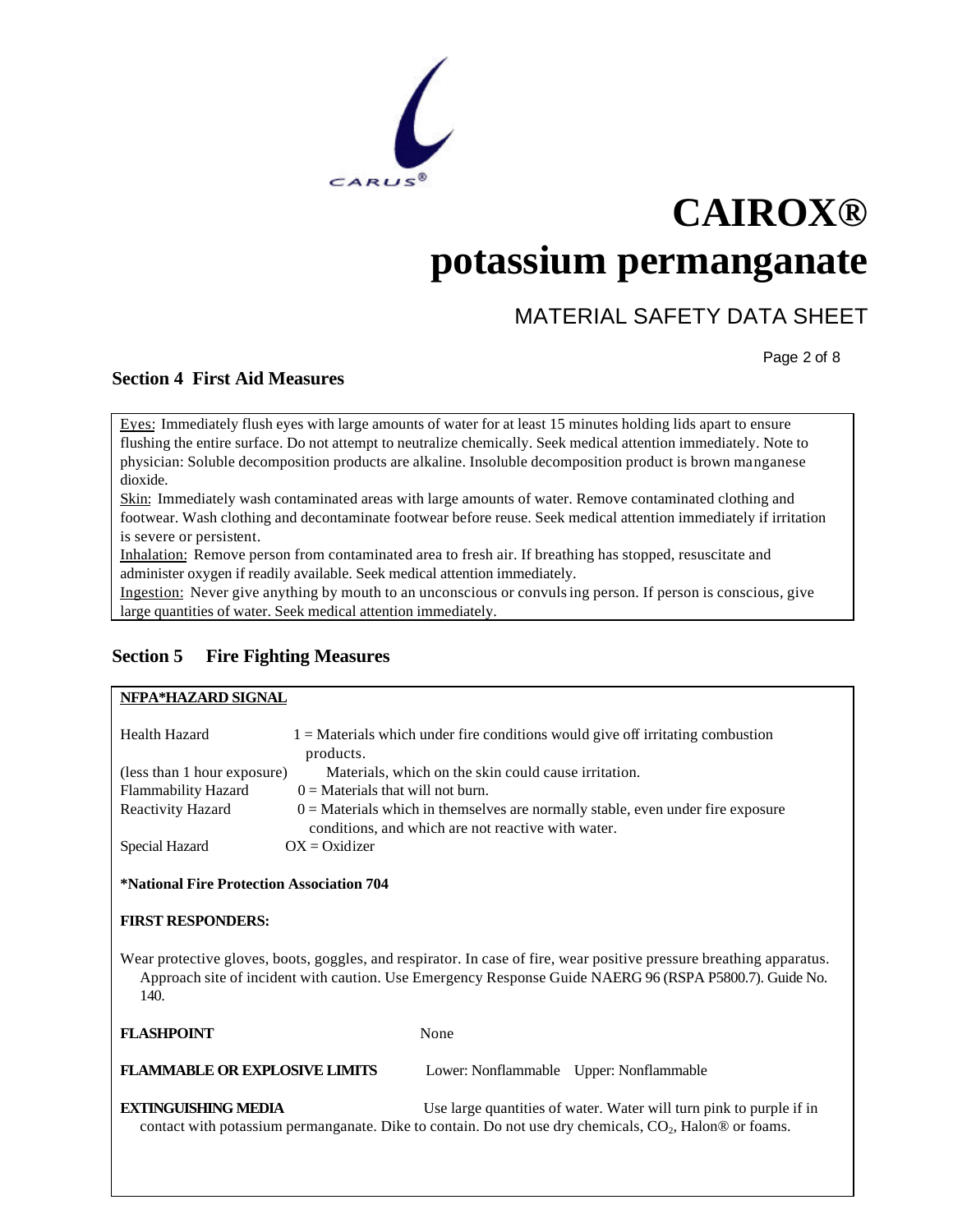

### MATERIAL SAFETY DATA SHEET

Page 3 of 8

### **Section 5 Firefighting Measures (cont.)**

**SPECIAL FIREFIGHTING PROCEDUREDS** If material is involved in fire, flood with water. Cool all affected containers with large quantities of water. Apply water from as far a distance as possible. Wear selfcontained breathing apparatus and full protective clothing.

### **Section 6 Accidental Release Measures**

### **STEPS TO BE TAKNE IF MATERIAL IS RELEASED OR SPILLED**

Clean up spills immediately by sweeping or shoveling up the material. Do not return spilled material to the original container. Transfer to a clean metal drum. These wastes must be deactivated by reduction. To clean floor, flush with abundant quantities of water into sewer, if permitted by Federal, State and Local regulations. If not permitted, collect water and treat chemically (Section 13).

#### **PERSONAL PRECAUTIONS**

Personnel should wear protective clothing suitable for the task. Remove all ignition sources and incompatible materials before attempting clean up.

### **Section 7 Handling and Storage**

### **WORK/HYGENIC PRACTICES**

Wash hands thoroughly with soap and water after handling potassium permanganate, and before eating or smoking. Wear proper protective equipment. Remove contaminated clothing.

### **VENTILATION REQUIREMENTS**

Provide sufficient area or local exhaust to maintain exposure below the TLV-TWA.

### **CONDITIONS FOR SAFE STORAGE**

Store in accordance with NFPA 430 requirements for Class II oxidizers. Protect containers from physical damage. Store in a cool, dry area in closed containers. Segregate from acids, peroxides, formaldehyde and all combustible, organic or easily oxidizable materials including antifreeze and hydraulic fluid.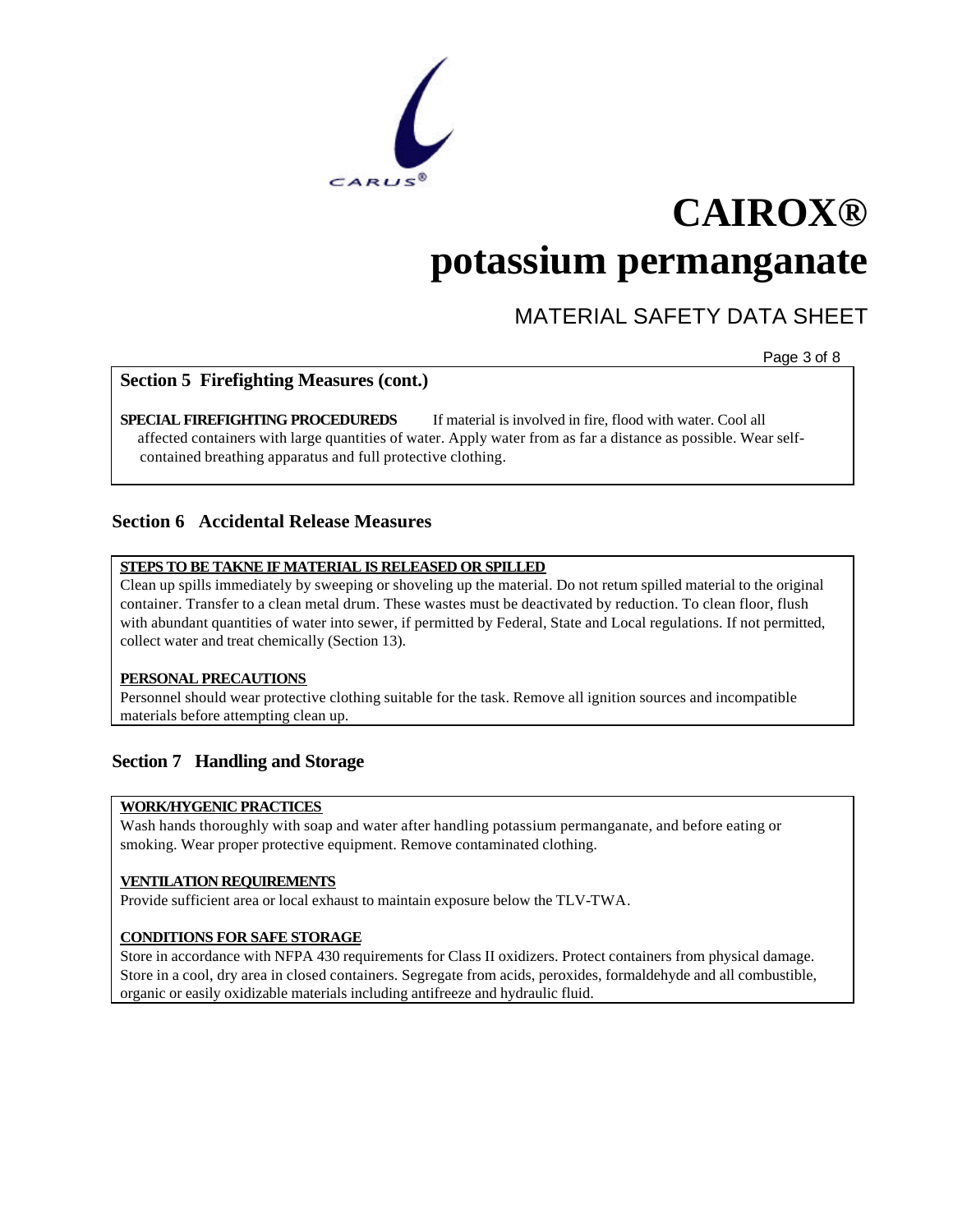

### MATERIAL SAFETY DATA SHEET

Page 4 of 8

### **Section 8 Exposure Controls/Personal Protection**

**Respiratory Protection:** In the case where overexposure may exist, the use of an approved NIOSH/MSHA dust respirator or an air-supplied respirator is advised. Engineering or administrative controls should be implemented to control dust.

**Eye Protection:** Faceshield, goggles, or safety glasses with side shields should be worn. Provide eyewash in working area.

#### **Protective Gloves:**

Rubber or plastic gloves should be worn.

**Other Protective Clothing or Equipment:** Regular work clothing covering arms and legs and a rubber or plastic apron should be worn.

### **Section 9 Physical/Chemical Characteristics**

| Appearance and Odor: Dark purple solid with a metallic luster, odorless                                               |                                                                                                                                                                   |  |
|-----------------------------------------------------------------------------------------------------------------------|-------------------------------------------------------------------------------------------------------------------------------------------------------------------|--|
| <b>Boiling Point, 760 mm Hg:</b> N/A                                                                                  |                                                                                                                                                                   |  |
| Vapor Pressure (mm Hg): N/A                                                                                           |                                                                                                                                                                   |  |
| <b>Solubility in % By Solution:</b> 6% at $20\degree c$ *68 $\degree$ F), and 20% at 65 $\degree$ C (149 $\degree$ F) |                                                                                                                                                                   |  |
| <b>Percent Volatile by Volume:</b> Not volatile                                                                       |                                                                                                                                                                   |  |
| Evaporation Rate (Butyl Acetate = 1): $N/A$                                                                           |                                                                                                                                                                   |  |
| <b>Melting Point:</b>                                                                                                 | Starts to decompose with evolution of oxygen $(O_2)$ at temperatures above 150°C<br>(302°F). Once initiated, the decomposition is exothermic and self-sustaining. |  |
| <b>Oxidizing Properties:</b>                                                                                          | Strong oxidizer                                                                                                                                                   |  |
| <b>Specific Gravity:</b>                                                                                              | $2.7 \& 20^{\circ}C (68^{\circ}F)$                                                                                                                                |  |
| Vapor Density (AIR=1)                                                                                                 | N/A                                                                                                                                                               |  |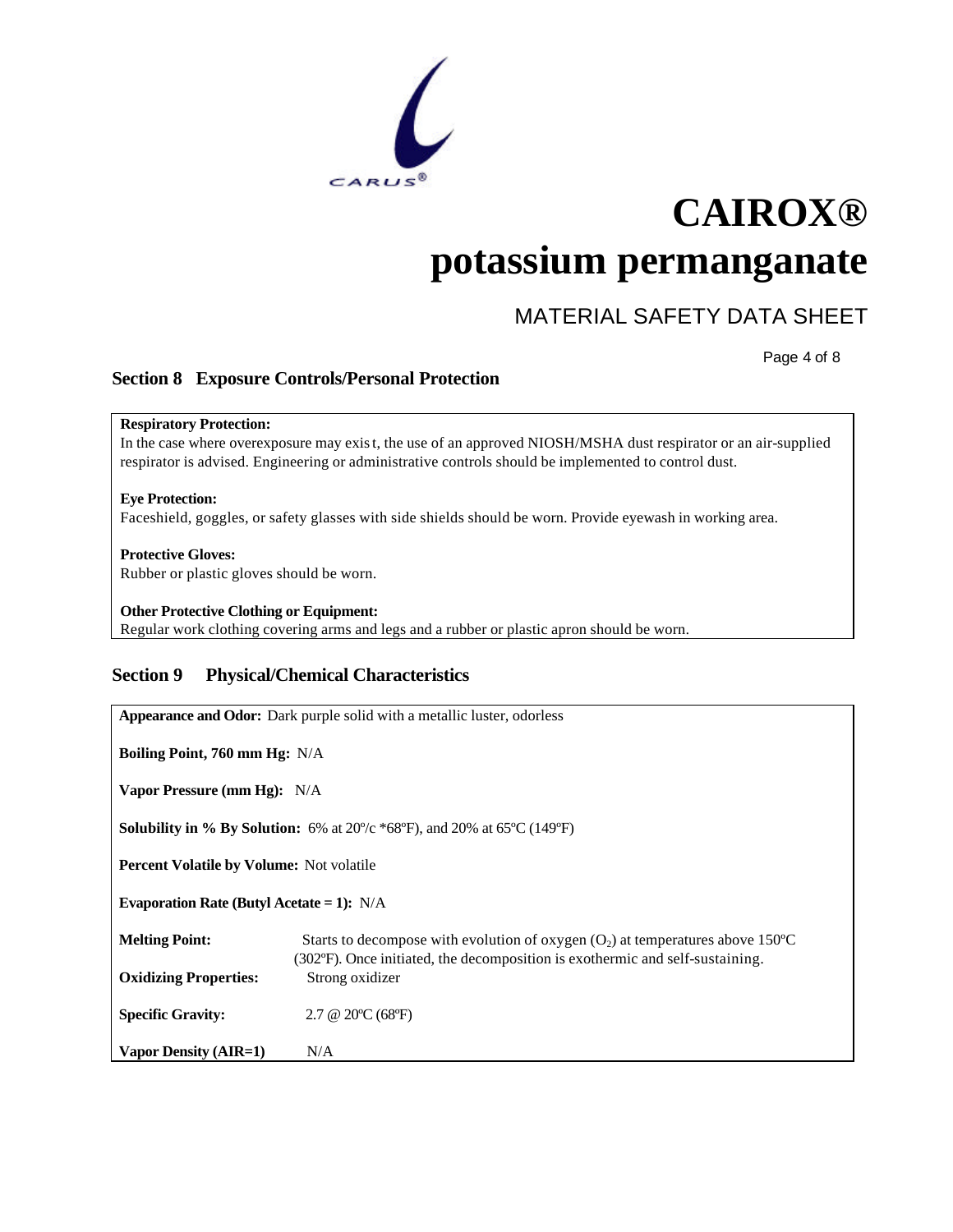

### MATERIAL SAFETY DATA SHEET

Page 5 of 8

### **Section 10 Stability and Reactivity**

**Solubility:** Under normal conditions, the material is stable.

**Conditions to avoid:** Contact with incompatible materials or heat (>150ºC/302ºF).

**Incompatible Materials:** Acids, peroxides, formaldehyde, anti-freeze, hydraulic fluids, and all combustible organic or readily oxidizable inorganic materials including metal powders. With hydrochloric acid, toxic chlorine gas is liberated.

**Hazardous Decomposition Products:** When involved in fire, potassium permanganate may liberate corrosive fumes.

**Conditions Contributing to Hazardous Polymerization:** Material is not known to polymerize.

#### **Section 11 Toxicological Information**

Potassium permanganate: Acute oral  $LD_{50}$ (rat) = 780 mg/kg Male (14 days); 525 mg/kg Female (14 days) The fatal adult human dose by ingestion is estimated to be 10 grams. (Ref. Handbook Of Poisoning: Prevention, Diagnosis & Treatment, Twelfth Edition)

#### **EFFECTS OF OVEREXPOSURE**

Acute Overexposure Irritating to body tissue with which it comes into contact.

#### Chronic Overexposure

No known cases of chronic poisoning due to potassium permanganate have been reported. Prolonged exposure, usually over many years, to heavy concentrations of manganese oxides in the form of dust and fumes, may lead to chronic manganese poisoning, chiefly involving the central nervous system.

**Carcinogenicity** 

Potassium permanganate has not been classified as a carcinogen by OSHA, NTP, IARC.

Medical Conditions Generally Aggravated by Exposure

Potassium permanganate will cause further irritation of tissue, open wounds, burns or mucous membranes.

Registry of Toxic Effects of Chemical Substances RTECS #SD6476000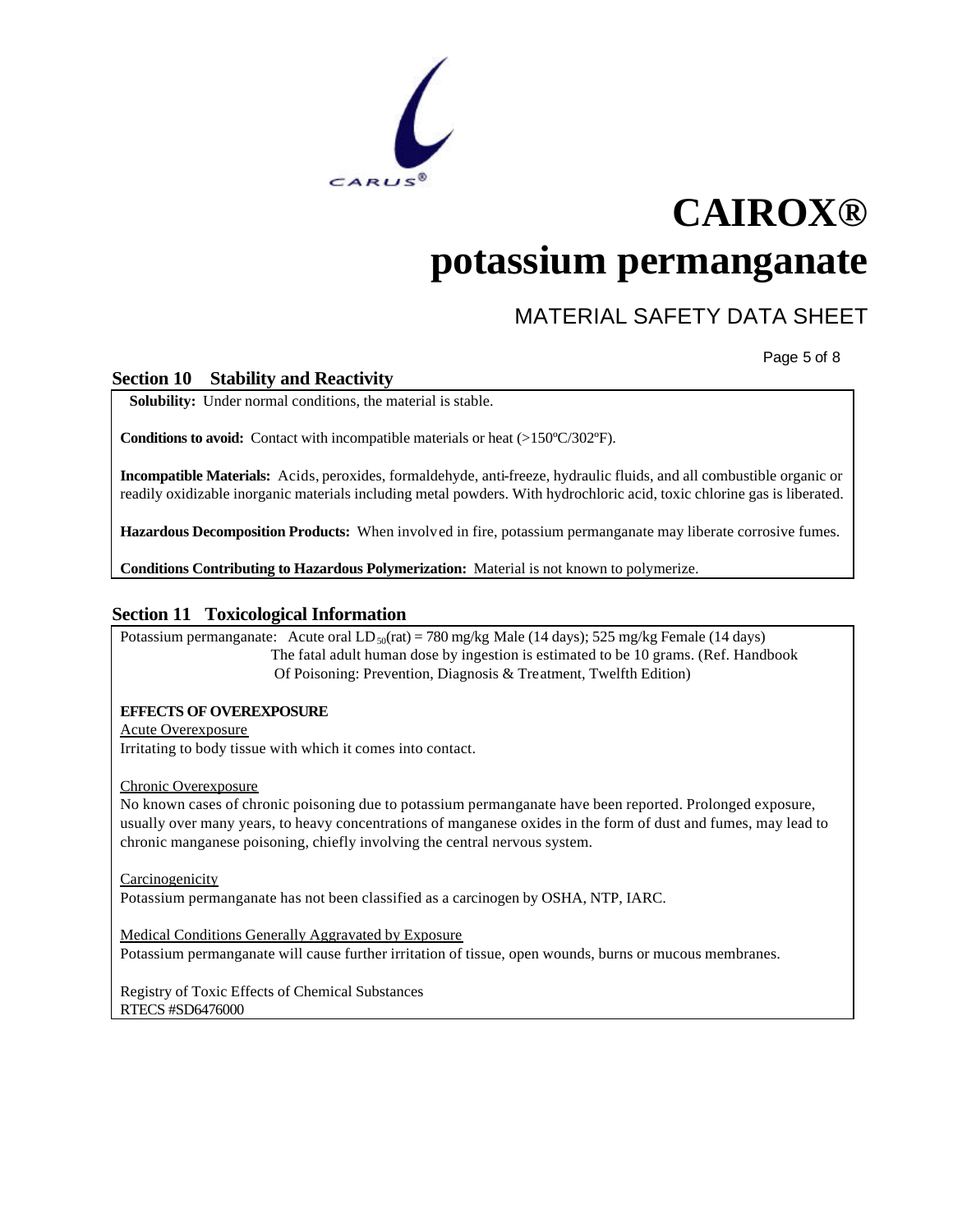

### MATERIAL SAFETY DATA SHEET

Page 6 of 8

### **Section 12 Ecological Information**

### **Entry to the Environment**

Potassium permanganate has a low estimated lifetime in the environment, being readily converted by oxidizable materials to insoluble MANGANESE DIOXIDE (MnO2).

### **Bioconcentration Potential**

In non-reducing and non-acidic environments  $MnO<sub>2</sub>$  is insoluble and has a very low bioaccumulative potential.

### **Aquatic Toxicity**

Rainbow trout, 96 hour LC<sub>50</sub>: 1.80 mg/L Bluegill sunfish, 96 hour  $LC_{50}$ : 2.3 mg/L

### **Section 13 Disposal Considerations**

### **Deactivation of D001 Ignitable Waste Oxidizers by Chemical Reduction**

Reduce potassium permanganate in aqueous solutions with sodium thiosulfate (Hypo), or sodium bisulfite or ferrous salt solution. The bisulfite or ferrous salt may require some dilute sulfuric acid to promote rapid reduction. If acid was used, neutralize with sodium bicarbonate to neutral pH. Decant or filter, and mix the sludge with sodium carbonate and deposit in an approved landfill. Where permitted, the sludge can be drained into sewer with large quantities of water. Use caution when reacting chemicals. Contact Carus Chemical Company for additional recommendations.

### **Section 14 Transport Information**

### **U.S. Department of Transportation Information:**

| Hazard Class: |  |
|---------------|--|
| Division:     |  |
|               |  |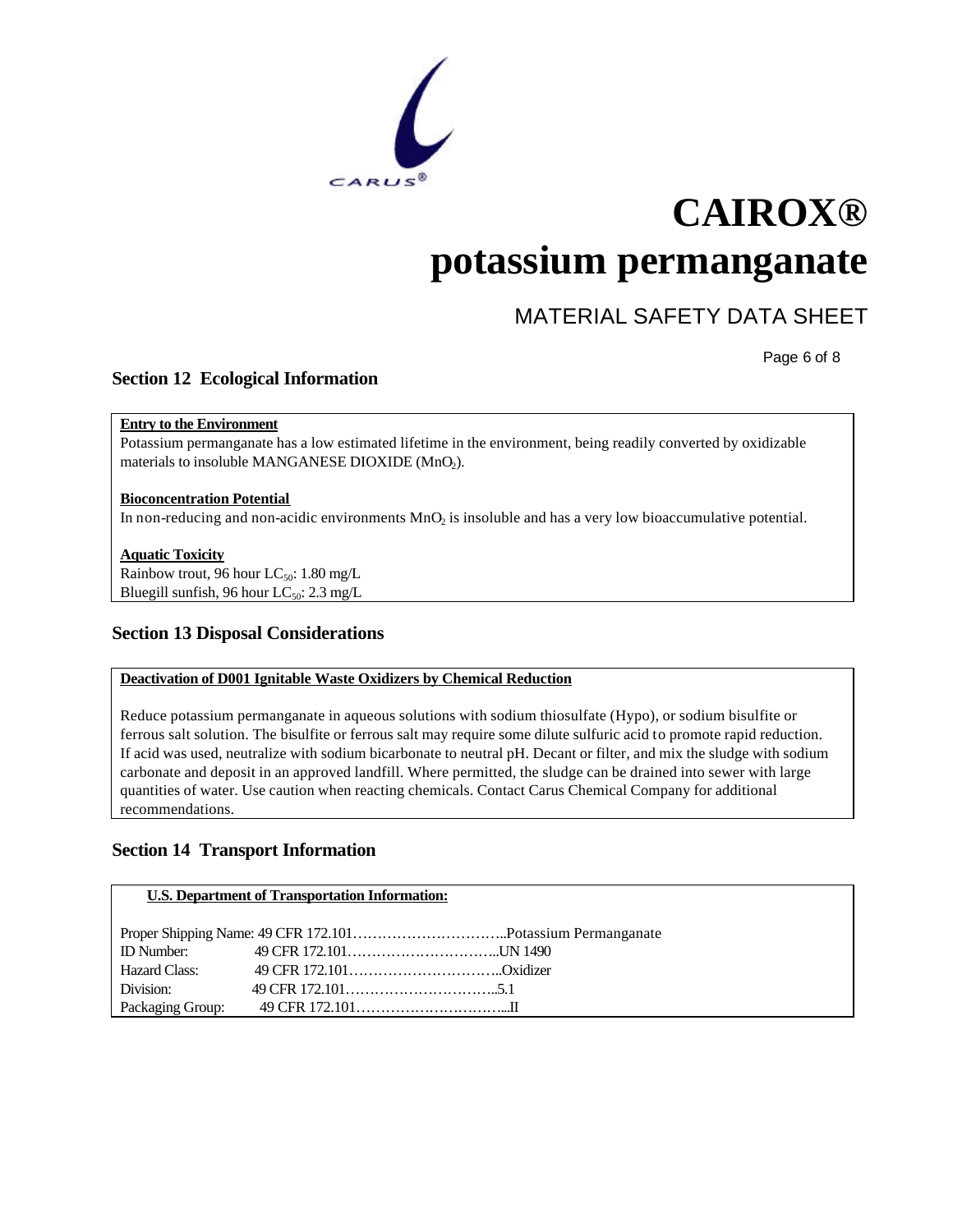

## MATERIAL SAFETY DATA SHEET

Page 7 of 8

### **Section 15 Regulatory Information**

| <b>TSCA</b>        | Listed in the TSCA Chemical Substance Inventory                                                                                                                                                                                                                                                                             |            |
|--------------------|-----------------------------------------------------------------------------------------------------------------------------------------------------------------------------------------------------------------------------------------------------------------------------------------------------------------------------|------------|
| <b>CERCLA</b>      | <b>Hazardous Substance</b><br>Reportable Quantity: RQ - 100 lb40 CFR116.4; 40 CFR302.4                                                                                                                                                                                                                                      |            |
| <b>RCRA</b>        | Oxidizers such as potassium permanganate meet the criteria of ignitable waste. 40 CFR 261.21                                                                                                                                                                                                                                |            |
|                    | <b>SARA Title III Information</b>                                                                                                                                                                                                                                                                                           |            |
|                    | Section 302<br>Extremely hazardous substance: Not listed                                                                                                                                                                                                                                                                    |            |
|                    | Section 311/312 Hazard categories: Fire, acute and chronic toxicity                                                                                                                                                                                                                                                         |            |
|                    | CAIROX <sup>®</sup> potassium permanganate contains 97% manganese compounds as<br>Section 313<br>part of the chemical structure (manganese compounds CAS Reg. No. N/A) and is<br>subject to the reporting requirements of Section 313 of Title III, Superfund<br>Amendments and Reauthorization Act of 1986 and 40 CFR 372. |            |
| <b>State Lists</b> | Michigan Critical Materials Register:                                                                                                                                                                                                                                                                                       | Not listed |
|                    | California Proposition 65:                                                                                                                                                                                                                                                                                                  | Not listed |
|                    | Massachusetts Substance List:                                                                                                                                                                                                                                                                                               | 5 F8       |
|                    | Pennsylvania Hazard Substance List:                                                                                                                                                                                                                                                                                         | E          |
|                    | Foreign Lists Canadian Domestic Substances List (DSL)                                                                                                                                                                                                                                                                       | Listed     |
|                    | Canadian Ingredient Disclosure List                                                                                                                                                                                                                                                                                         | Listed     |
|                    | European Inventory of Existing Chemical Substances (EINECS)                                                                                                                                                                                                                                                                 | 2317603    |

### **Section 16 Other Information**

| <b>NIOSH</b>  | National Institute for Occupational Safety and Health                                                 |
|---------------|-------------------------------------------------------------------------------------------------------|
| <b>MSHA</b>   | Mine Safety and Health Administration                                                                 |
| <b>OSHA</b>   | Occupational Safety and Health Administration                                                         |
| <b>NTP</b>    | National Toxicology Program                                                                           |
| IARC          | International Agency for Research on Cancer                                                           |
| <b>TSCA</b>   | <b>Toxic Substances Control Act</b>                                                                   |
| <b>CERCLA</b> | Comprehensive Environmental Response, Compensation and Liability Act of 1980                          |
| RCRA          | Resource Conservation and Recovery Act                                                                |
| SARA          | Superfund Amendments and Reauthorization Act of 1986                                                  |
| PEL-C         | OSHA Permissible Exposure Limit-OSHA Ceiling Exposure Limit                                           |
|               | TLV-TWA Threshold Limit Value – Time Weighted Average (American Conference of Governmental Industrial |
|               | Hygienists)                                                                                           |